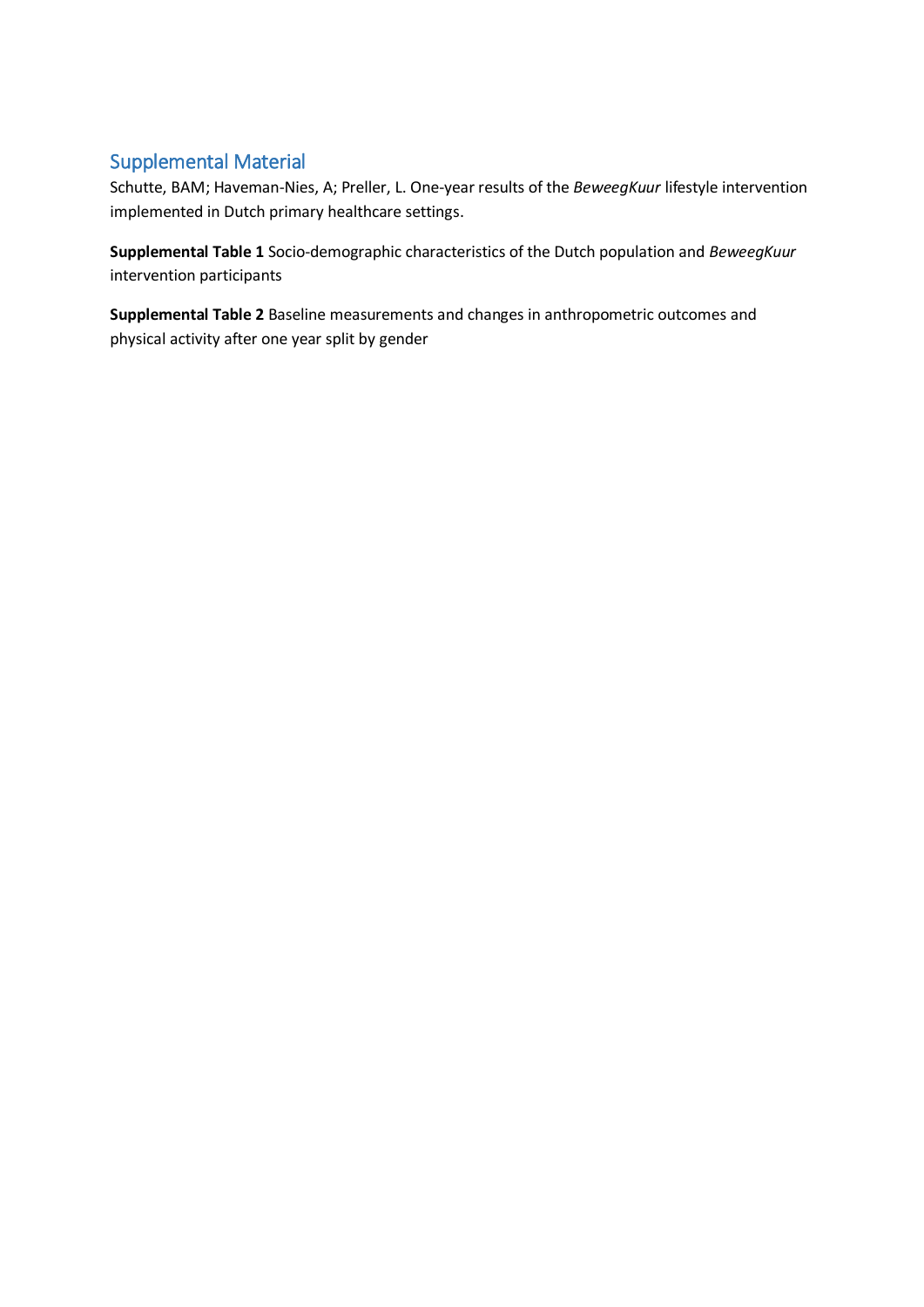|                        | Age group (years) | Dutch population | BeweegKuur participants |  |  |
|------------------------|-------------------|------------------|-------------------------|--|--|
| Age                    |                   |                  |                         |  |  |
| Mean age               | Whole population  | 40.3             | 58.2                    |  |  |
| % of population        | 20-40             | 34.5             | 5.3                     |  |  |
| between age 20 and 80* | 40-65             | 49.6             | 64.0                    |  |  |
|                        | 65-80             | 16.0             | 30.7                    |  |  |
| Sex (%)                |                   |                  |                         |  |  |
| Females                | 40-70             | 49.8             | 59.2                    |  |  |
| Education (%)          |                   |                  |                         |  |  |
| Low                    | 45-75             | 38.1             | 39.5                    |  |  |
| Intermediate           | 45-75             | 36.4             | 44.4                    |  |  |
| High                   | 45-75             | 25.5             | 16.1                    |  |  |
| Civil status (%)       |                   |                  |                         |  |  |
| Married                | 40-70             | 68.4             | 73.5                    |  |  |
| Living together        | 40-70             |                  | 5.8                     |  |  |
| Divorced               | 40-70             | 13.2             | 4.8                     |  |  |
| Widow/widower          | 40-70             | 3.4              | 5.0                     |  |  |
| Single                 | 40-70             | 15.0             | 11.0                    |  |  |
| Smokers (%)            | $12+$             | 25.6             | 13.6                    |  |  |
|                        | 40 to 50          | 28.4             |                         |  |  |
|                        | 50 to 55          | 31.6             |                         |  |  |
|                        | 55 to 65          | 26.1             |                         |  |  |
|                        | 65 to 75          | 17.6             |                         |  |  |

**Supplemental Table 1** Socio-demographic characteristics of the Dutch population and *BeweegKuur* intervention participants

Total number of participants is not similar for all socio-demographic characteristics as complete data are not available for all participants

\* age of BeweegKuur participants was between 20 and 81. Three persons were 81, therefore percentages don't add up to 100.

Reference: Centraal Bureau voor de Statistiek, Voorburg/Heerlen. URL: www.cbs.nl.

Tables: Age: Bevolking; Kerncijfers

Civil status: Bevolking; geslacht, leeftijd, burgerlijke staat en regio, 1 januari

Education level: Bevolking; hoogst behaald onderwijsniveau; geslacht, leeftijd en herkomst

Civil status: Bevolking; geslacht, leeftijd, burgerlijke staat en regio, 1 januari

Smoking: Leefstijl, preventief onderzoek; persoonskenmerken